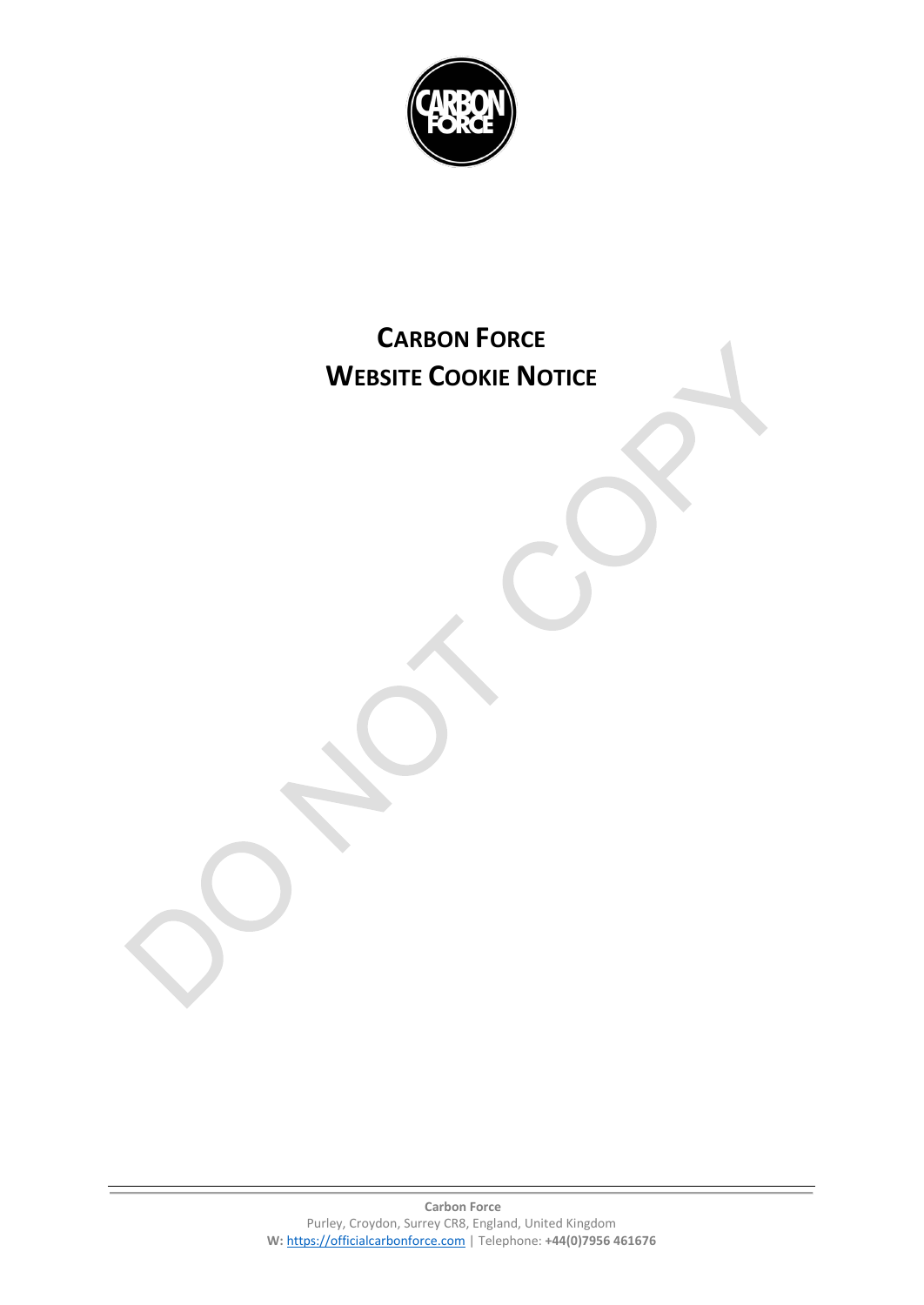

## **Carbon Force Website Cookie Notice 1988 Website Cookie Notice** 1988

## **Cookies and other technologies we use**

We use cookies and/or similar technologies to analyse customer behaviour, administer the website, track users' movements, and to collect information about users. Thisis done in order to personalise and enhance your experience with us.

A cookie is a tiny text file stored on your computer. Cookies store information that is used to help make sites work. Only we can access the cookies created by our website. You can control your cookies at the browser level. Choosing to disable cookies may hinder your use of certain functions.

We use cookies for the following purposes:

- Necessary cookies these cookies are required for you to be able to use some important features on our website, such as logging in. These cookies don't collect any personal information.
- Functionality cookies these cookies provide functionality that makes using our service moreconvenient and makes providing more personalised features possible. For example, they might remember your name and e-mail in comment forms, so you don't have to re-enter thisinformation next time when commenting.
- Analytics cookies these cookies are used to track the use and performance of our website and services
- Advertising cookies these cookies are used to deliver advertisements that are relevant to you and to your interests. In addition, they are used to limit the number of times you see an advertisement. They are usually placed on the website by advertising networks with the website operator's permission. These cookies remember that you have visited a website, andthis information is shared with other organisations such as advertisers. Often targeting or advertising cookies will be linked to site functionality provided by the other organisation.

You can remove cookies stored in your computer via your browser settings. Alternatively, you can control some 3rd party cookies by using a privacy enhancement platform such as [optout.aboutads.info](http://optout.aboutads.info/%23!/) or [youronlinechoices.com.](http://www.youronlinechoices.com/) For more information about cookies, visit [allaboutcookies.org.](http://www.allaboutcookies.org/)

We use Google Analytics to measure traffic on our website. Google has their own Privacy